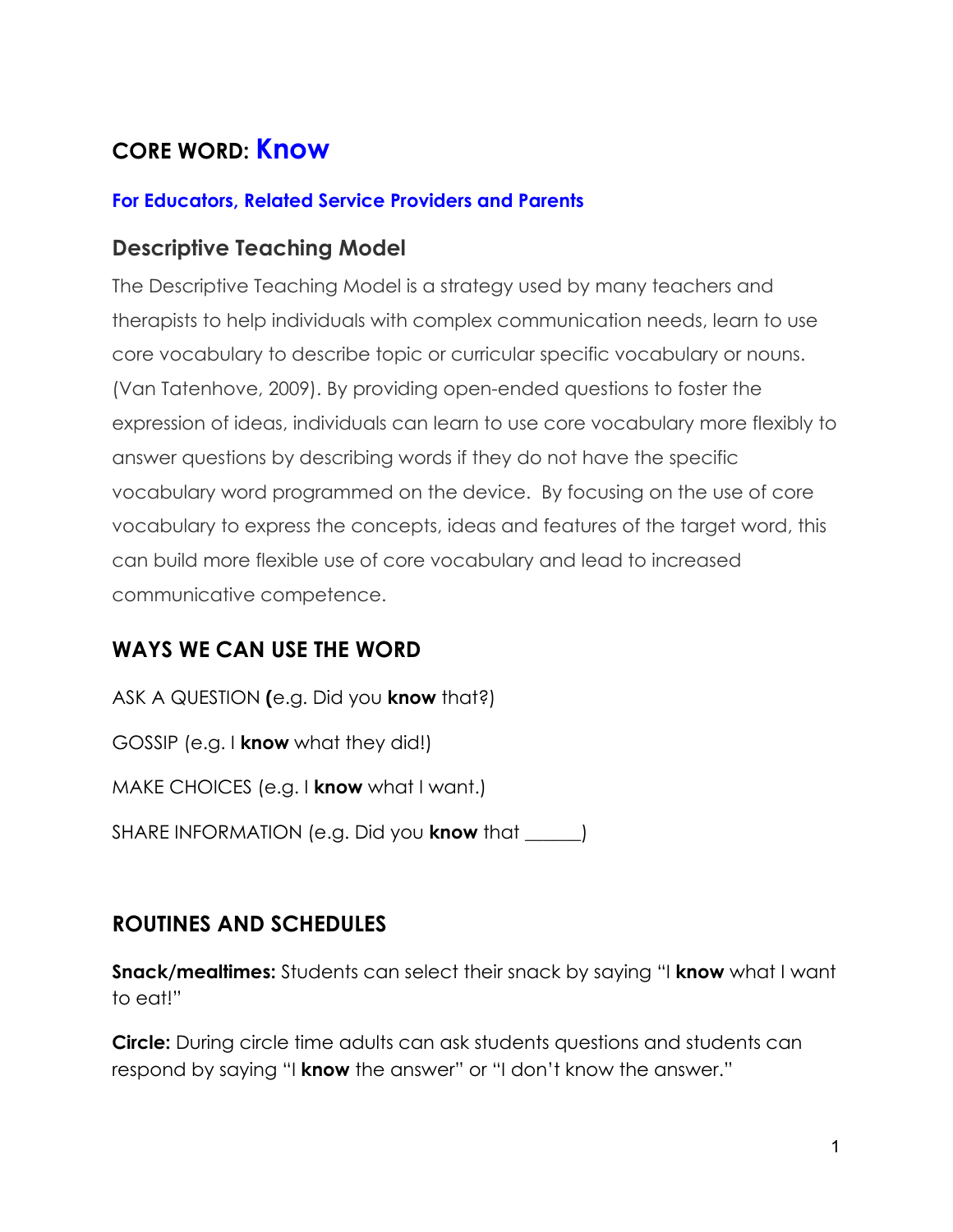### **PLAY**

**Toys and Games:** Students can use "**know**" to indicate to other students that they **know** how to play a game, or that they **know** how a toy works.

**Recess:** At recess, students can use "**know**" to indicate to other students that they "**know**" how to play a game at recess (e.g. "I know how to play tag"). Students can teach other students how to play if they don't know.

### **READING**

Here are some suggested books on YouTube that can assist in teaching the core word:

I **know** a lot of things by Ann and Paul Rand, courtesy of Daiane Silva: [https://www.youtube.com/watch?v=Nv3umBDOS7A&ab\\_channel=DaianeSilva](https://www.youtube.com/watch?v=Nv3umBDOS7A&ab_channel=DaianeSilva)

This book is about things that someone **knows** about different animals.

I **know** a rhino by Charles Fuge, courtesy of Books Read by Ed: [https://www.youtube.com/watch?v=oBZguYC5YKs&ab\\_channel=BooksReadByE](https://www.youtube.com/watch?v=oBZguYC5YKs&ab_channel=BooksReadByEd) [d](https://www.youtube.com/watch?v=oBZguYC5YKs&ab_channel=BooksReadByEd)

This book is about a little girl and all the animals that she **knows**. She does different things with each animal she **knows** as well!

I **know** a bear by Mariana Ruiz, courtesy of StoryTimeFamily: [https://www.youtube.com/watch?v=hDXNRu\\_pSQU&ab\\_channel=TheStoryTime](https://www.youtube.com/watch?v=hDXNRu_pSQU&ab_channel=TheStoryTimeFamily) [Family](https://www.youtube.com/watch?v=hDXNRu_pSQU&ab_channel=TheStoryTimeFamily)

This book is about a bear that a girl **knows** that lives at the zoo. One day she has an idea on how to make living at the zoo better for the bear.

Wherever you go, I want you to **know**… by Melissa Kruger, courtesy of Happy Book Story Time:

[https://www.youtube.com/watch?v=4hz7RcY7lcE&ab\\_channel=HappyBookStor](https://www.youtube.com/watch?v=4hz7RcY7lcE&ab_channel=HappyBookStoryTime) [yTime](https://www.youtube.com/watch?v=4hz7RcY7lcE&ab_channel=HappyBookStoryTime)

This book is about an adult who wants their child to **know** that wherever they go, they will be loved and they are important.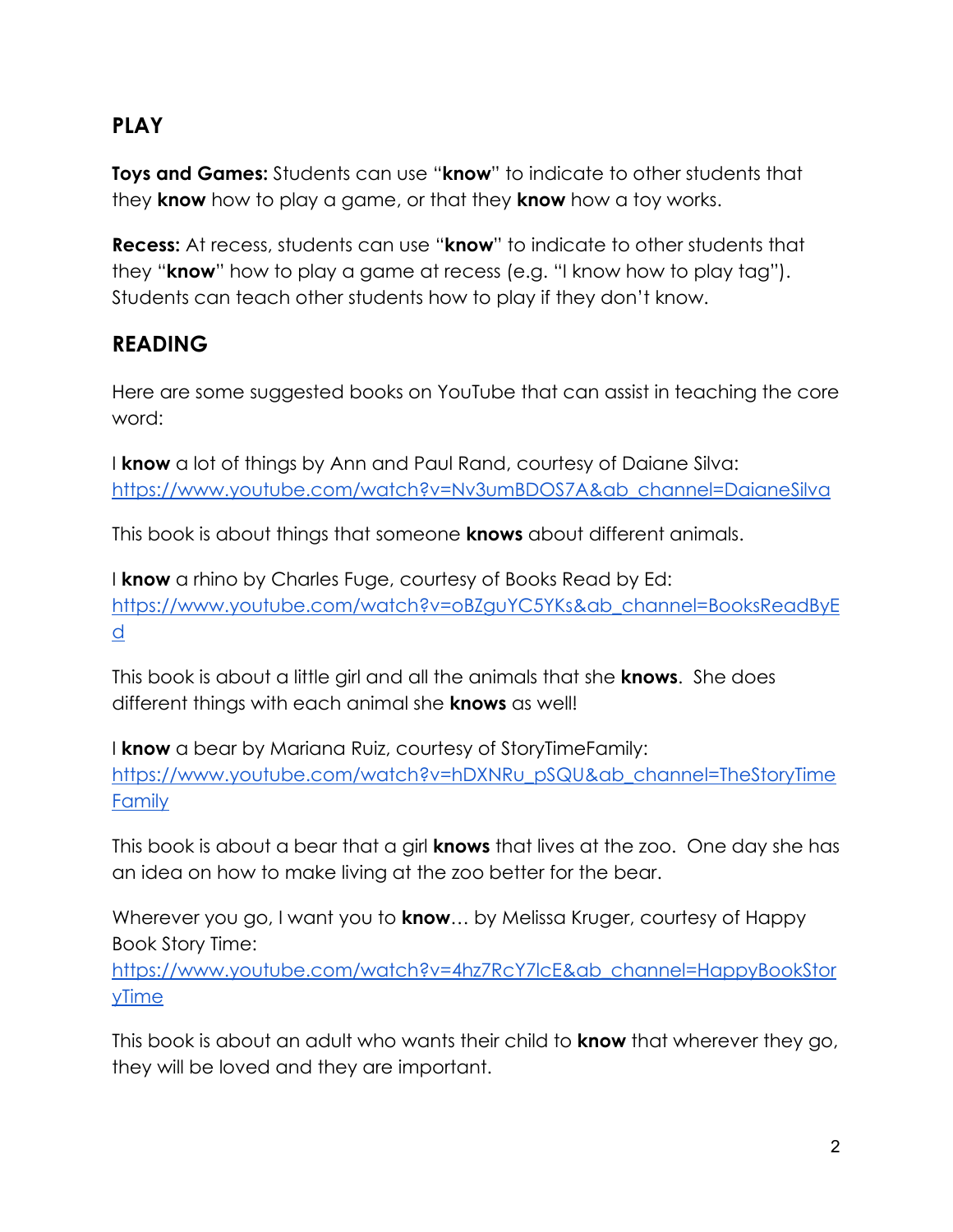### **SOCIAL INTERACTIONS AND VIDEO MODELING**

Students can talk about mutual friends that they **know**. They can have a conversation and say "I **know** that person too! They are my friend." It will be a good way to have students form connections with each other based upon mutual relationships.

### **SENSORY MOTOR**

Students can be given a list of activities they can choose from. When they have made a choice, they can say "I **know** what I want to do!"

A list of activities can include:

Sensory bin, shaving cream, weighted vest, water table, trampoline, swinging, etc.

### **VIDEOS, MUSIC, ANIMATED SHORTS**

If you're happy and you **know** it, courtesy of Kids Academy: [https://www.youtube.com/watch?v=0vTil6AEl9Q&ab\\_channel=KidsAcademy](https://www.youtube.com/watch?v=0vTil6AEl9Q&ab_channel=KidsAcademy)

Do you **know** what color this is?, courtesy of Evergreen ABC: [https://www.youtube.com/watch?v=ptwFp1A7Kx0&ab\\_channel=EvergreenABC](https://www.youtube.com/watch?v=ptwFp1A7Kx0&ab_channel=EvergreenABC)

Getting to **know** you from the King and I, courtesy of Rodgers & Hammerstein: [https://www.youtube.com/watch?v=Vlx6gQWfjp0&ab\\_channel=Rodgers%26Ha](https://www.youtube.com/watch?v=Vlx6gQWfjp0&ab_channel=Rodgers%26Hammerstein) [mmerstein](https://www.youtube.com/watch?v=Vlx6gQWfjp0&ab_channel=Rodgers%26Hammerstein)

I **know** him so well from "Chess", courtesy of Whitney Houston: [https://www.youtube.com/watch?v=o3Exj5hubaw&ab\\_channel=WhitneyHoust](https://www.youtube.com/watch?v=o3Exj5hubaw&ab_channel=WhitneyHouston-Topic) [on-Topic](https://www.youtube.com/watch?v=o3Exj5hubaw&ab_channel=WhitneyHouston-Topic)

**Know** your worth by Khalid and Disclosure, courtesy of Khalid: [https://www.youtube.com/watch?v=aEDULPGIwcg&ab\\_channel=KhalidVEVO](https://www.youtube.com/watch?v=aEDULPGIwcg&ab_channel=KhalidVEVO)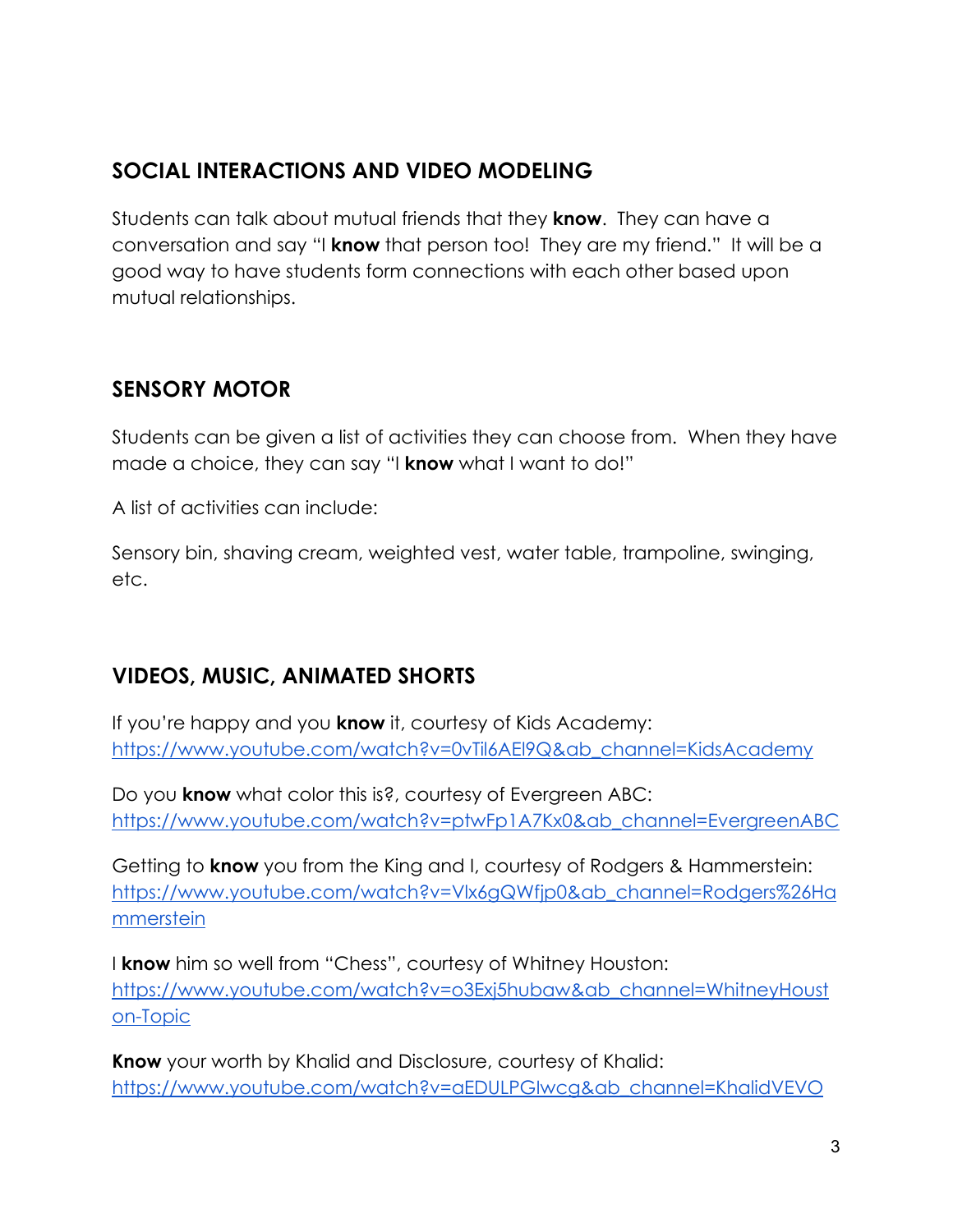### **STRUCTURED ACTIVITIES**

Students can do a KWL chart about different activities. K, meaning **know** is what they already know about the topic. W, meaning want to **know**, is what they want to learn about. L, meaning learned, is filled out after the activity and they put in what they learned about the activity.

| Know | Want to know | Learned |
|------|--------------|---------|
|      |              |         |
|      |              |         |
|      |              |         |
|      |              |         |
|      |              |         |
|      |              |         |
|      |              |         |
|      |              |         |
|      |              |         |
|      |              |         |
|      |              |         |

### **ART OR SCIENCE ACTIVITIES**

Using construction paper or google slides, students and adults can draw a brain and decorate it. With support from adults, students can also write facts that they "**know**" on the page.

### **USE OF APPS OR OTHER TECHNOLOGY**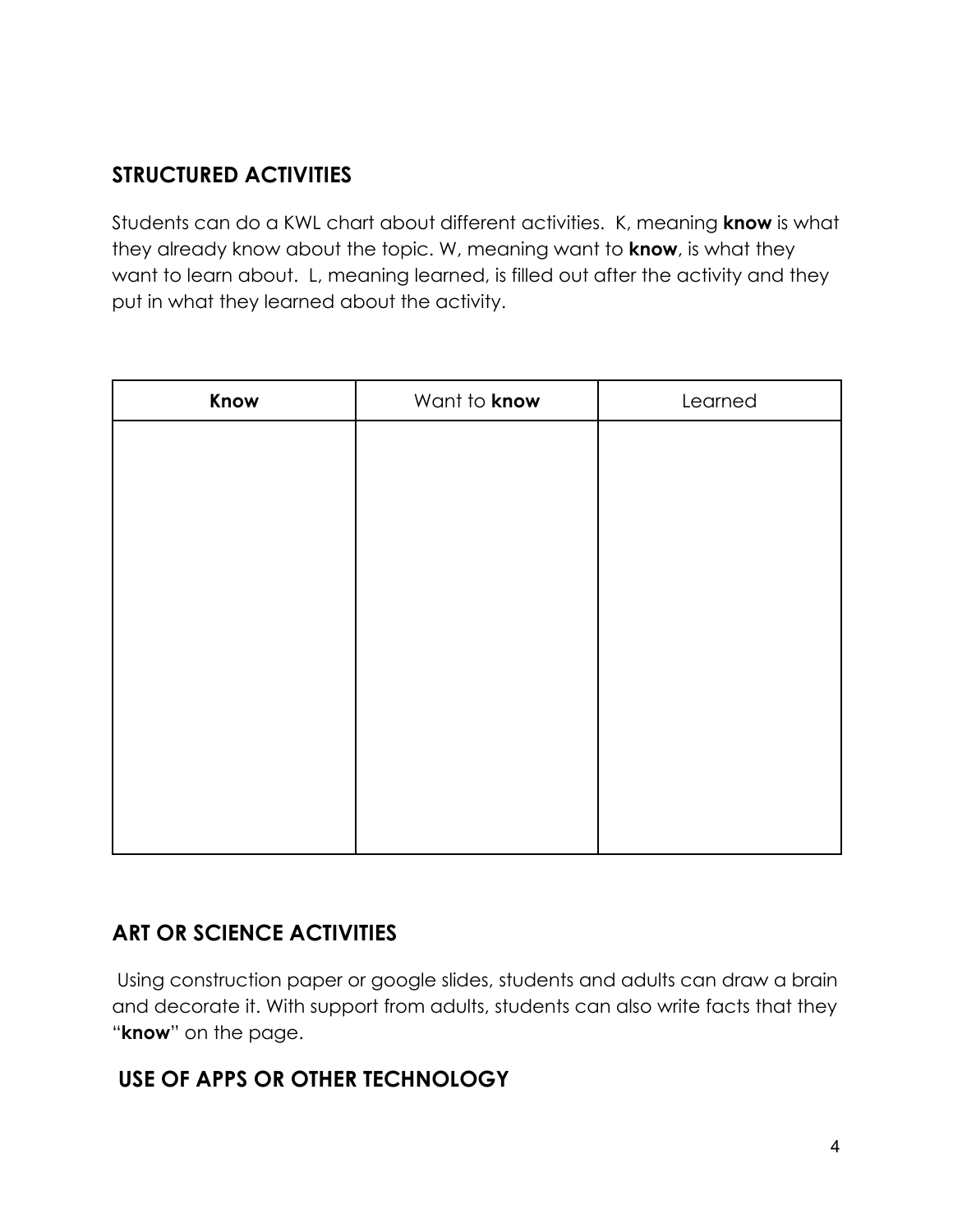*Any app:* Students and adults can show each other what they **know** about different applications.

**WORD WALL:** Create a WordWall and add **'know'** to the list.

**READING and the Word Wall:** Sound out the letters together. Have the students find the word on the AAC system.

**WRITING and the Word Wall**: Using a pencil or alternative pencil, have students try to type the word on the keyboard or write the word together.

[Choosing Words for the Classroom Word Wall with Dr Caroline Musselwhite Video](https://www.youtube.com/watch?v=gNaxrzVhWUY) Courtesy of Edmonton Regional Learning Consortium

For specific questions or more ideas regarding this core word Activity Sheet, please contact Beth Lytle @ [blytle@mail.sfsu.edu](mailto:blytle@mail.sfsu.edu) or Alisa Lego on Instagram **@newfriendscollective**

Thank you!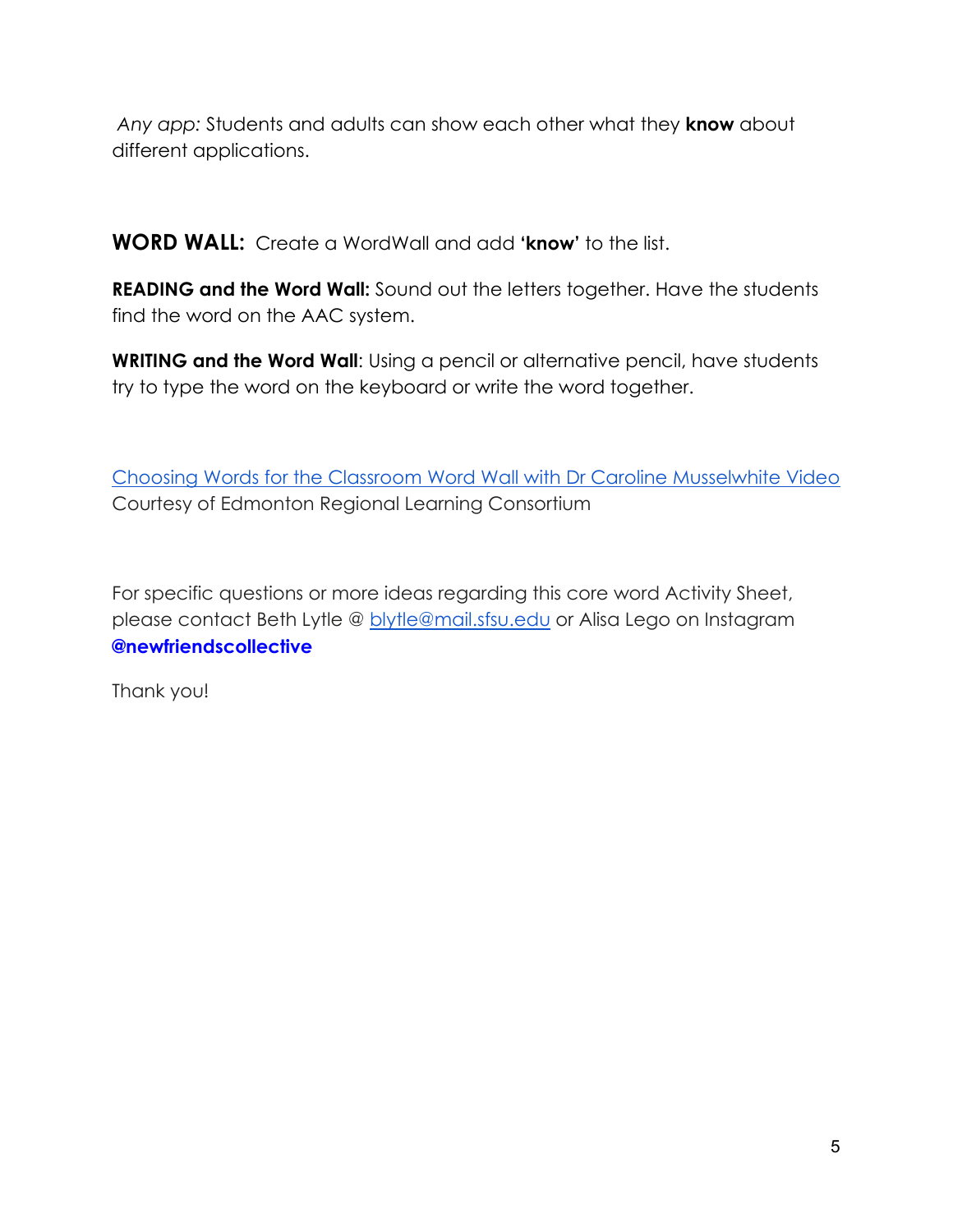# **CORE WORD: At**

#### **For Educators, Related Service Providers and Parents**

#### **Descriptive Teaching Model**

The Descriptive Teaching Model is a strategy used by many teachers and therapists to help individuals with complex communication needs, learn to use core vocabulary to describe topic or curricular specific vocabulary or nouns. (Van Tatenhove, 2009). By providing open-ended questions to foster the expression of ideas, individuals can learn to use core vocabulary more flexibly to answer questions by describing words if they do not have the specific vocabulary word programmed on the device. By focusing on the use of core vocabulary to express the concepts, ideas and features of the target word, this can build more flexible use of core vocabulary and lead to increased communicative competence.

### **WAYS WE CAN USE THE WORD**

SHARE INFORMATION (e.g. **at** school) ANSWER QUESTION (e.g. I'm **at** home) ASK QUESTION (e.g. **at** soccer practice?) AFFIRM (e.g. yes, **at** school)

### **ROUTINES AND SCHEDULES**

**Attendance:** Adults can take attendance and students can say **'at** school' to indicate that they are at school.

**Snack/mealtimes:** Students can indicate that they are 'at' the table and ready for snack time.

**Circle:** Students can take turns saying something that they are excited to do that day **at** school (e.g. "**at** school today...).

### **PLAY**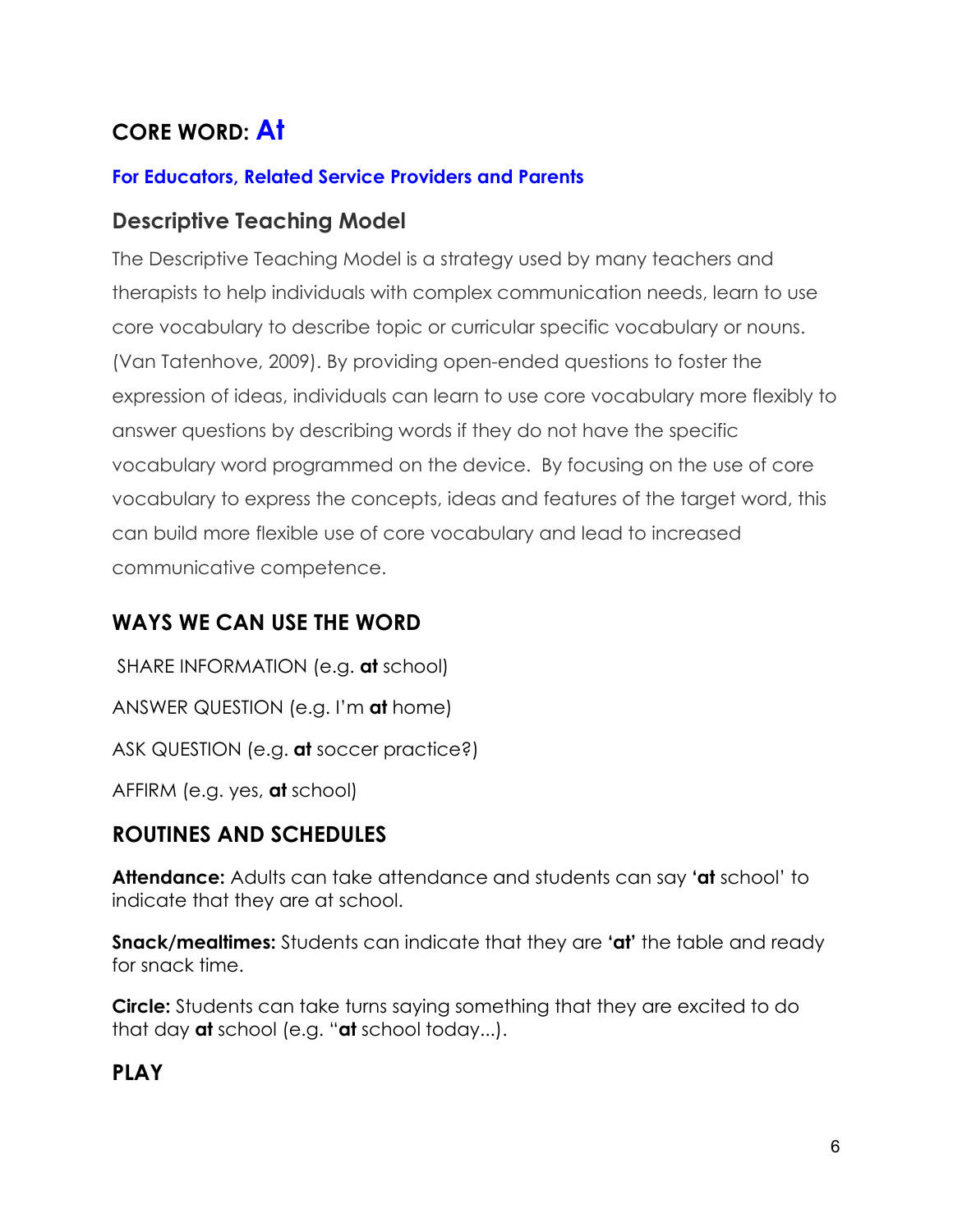**Toys and Games:** During imaginative play, students can use '**at**' while playing with a playhouse ('**at** home.).

#### **Recess:**

Recess Scavenger Hunt: Students can go around the playground during recess and explain to a friend what to do at each spot (e.g. **'at** the slide...', **'at** the swings...'). Students can direct adults in completing a task at each place!

### **READING**

Here are some suggested books on YouTube that can assist in teaching the core word:

**[Louie's Day At The Park \(Children's Audio Book\) Louie](https://www.youtube.com/watch?v=5t4BoWEggR8) Talks**

**Slumberkins - [The Feels by Kelly Oriard and Collie Christensen](https://www.youtube.com/watch?v=FOdyu5WTP5k) - Ingham County [Health Dept](https://www.youtube.com/watch?v=FOdyu5WTP5k)**

**[Let's Celebrate By Kate DePalma](https://www.youtube.com/watch?v=dTLNHW3ZqE8) - Read Aloud by Suchitra - ThePhDMama**

### **SOCIAL INTERACTIONS AND VIDEO MODELING**

Students and adults can tell each other stories or ask each other questions using '**at**' (e.g. what do you like **at** recess?).

### **SENSORY MOTOR**

Students and adults can stomp, jump, or clap their hands every time they get to a spot at school.

### **VIDEOS, MUSIC, ANIMATED SHORTS**

**[Jan Richardson Sight Words | Level A | At | Jack Hartmann](https://youtu.be/Y1Ug8NZRl_w)**

**[Word Family -at | Phonics Song for Kids | Jack Hartmann](https://youtu.be/DkUunCjP3Hs)**

**Reduction: the word AT -- [American English Pronunciation](https://youtu.be/f7vuNqnHgZo)**

#### **STRUCTURED ACTIVITIES**

Adults can explicitly teach the word **'at'**, what it means and how to use it in a sentence. **[https://grammar.yourdictionary.com/grammar-rules-and](https://grammar.yourdictionary.com/grammar-rules-and-tips/correct-grammar-usage-of-at.html)[tips/correct-grammar-usage-of-at.html](https://grammar.yourdictionary.com/grammar-rules-and-tips/correct-grammar-usage-of-at.html)**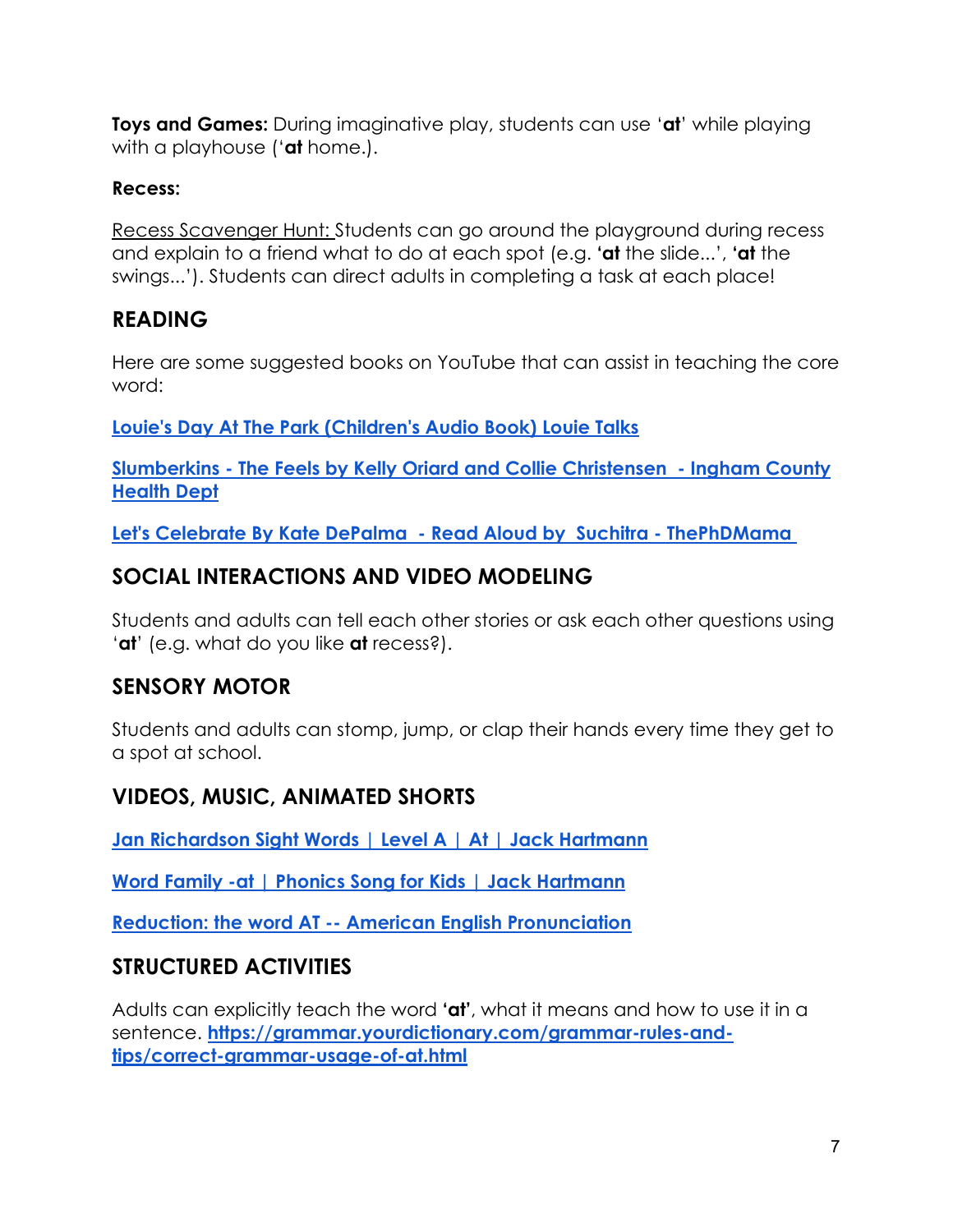

# Rule: A preposition must be followed by a noun or a pronoun. I am looking at him.

Image courtesy of: *grammar.yourdictionary.com*

Students can practice using the core word **'at'** through structured writing activities (**At** + location). Adults can support this activity visually using sentence strips.

| At             |  |
|----------------|--|
| $\overline{A}$ |  |
| At             |  |
| At             |  |
| $\overline{A}$ |  |

### **ART OR SCIENCE ACTIVITIES**

**@ Symbol**: Students and adults can decorate an **'at** symbol' or make a collage with **'at** symbols'. Adults can explain this symbol to the students beforehand as well as include the child's symbol for **'at'** as well.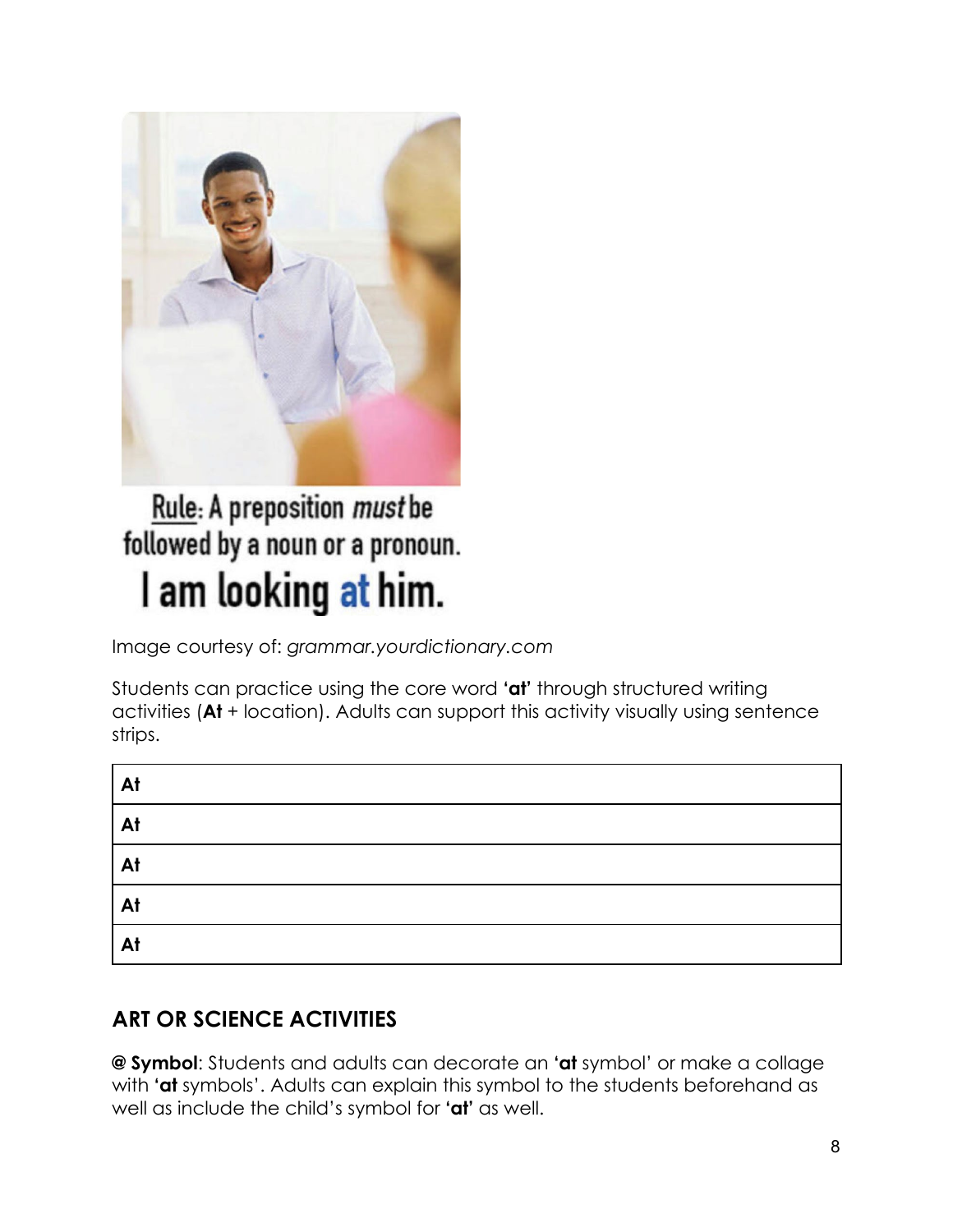Adults can use this link to support the explanation of the at symbol.

**[https://en.wikipedia.org/wiki/At\\_sign](https://en.wikipedia.org/wiki/At_sign)**

### **USE OF APPS OR OTHER TECHNOLOGY**

Using *Pictello* or another story generating application (e.g. google slides, PowerPoint, etc.) students and adults can create an '**at'** story by taking pictures of the students participating in any of the above activities or making the structured writing activity into pages of a book.

**WORD WALL:** Create a WordWall and add **'at'** to the list.

**READING and the Word Wall:** Sound out the letters together. Have the students find the word on the AAC system.

**WRITING and the Word Wall**: Using a pencil or alternative pencil, have students try to type the word on the keyboard or write the word together.

[Choosing Words for the Classroom Word Wall with Dr Caroline Musselwhite Video](https://www.youtube.com/watch?v=gNaxrzVhWUY) Courtesy of Edmonton Regional Learning Consortium For specific questions or more ideas regarding this core word Activity Sheet, please contact Alisa Lego on Instagram @ newfriendscollective**.** Thank you!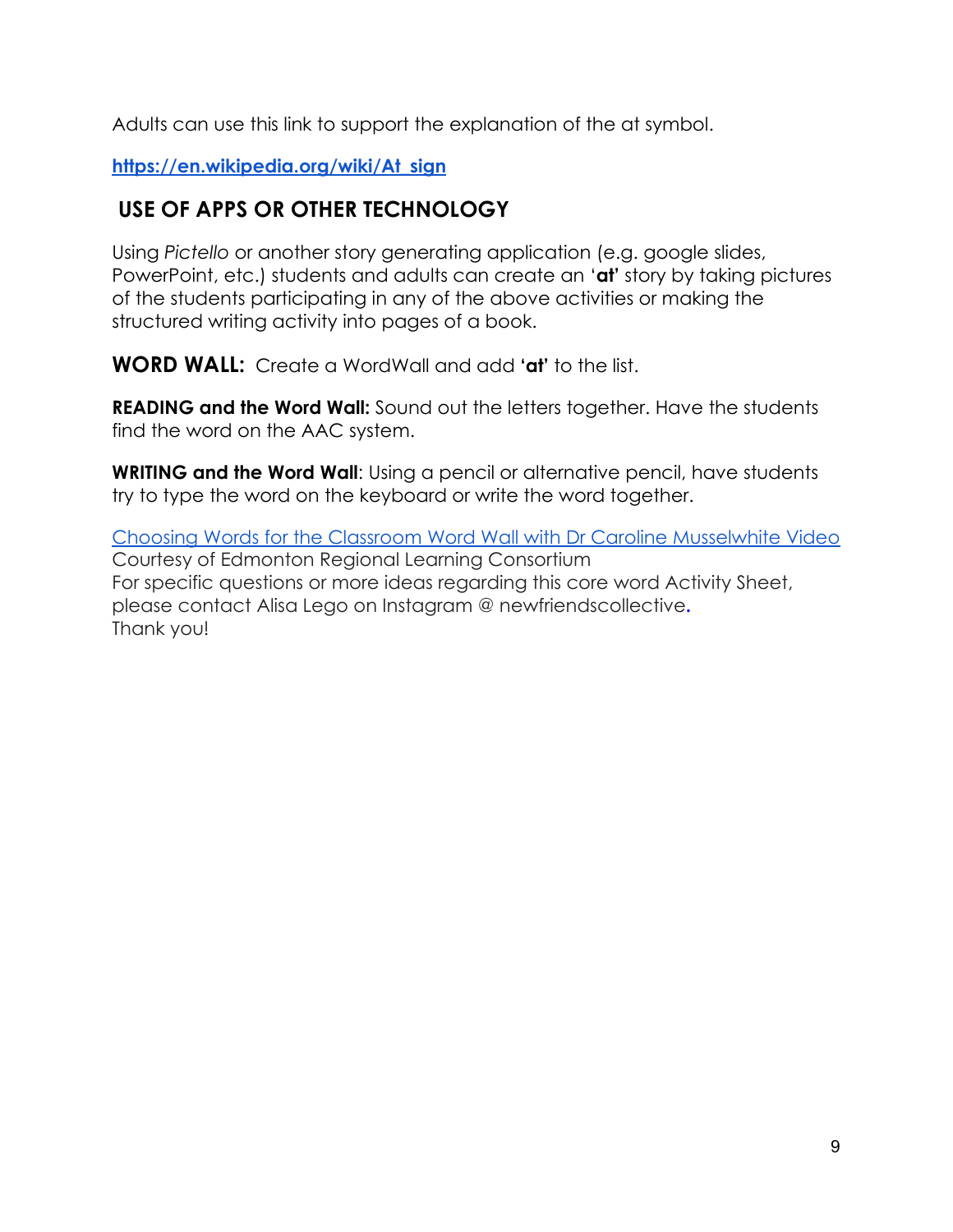# **CORE WORD: Surprise**

#### **For Educators, Related Service Providers and Parents**

#### **Descriptive Teaching Model**

The Descriptive Teaching Model is a strategy used by many teachers and therapists to help individuals with complex communication needs, learn to use core vocabulary to describe topic or curricular specific vocabulary or nouns. (Van Tatenhove, 2009). By providing open-ended questions to foster the expression of ideas, individuals can learn to use core vocabulary more flexibly to answer questions by describing words if they do not have the specific vocabulary word programmed on the device. By focusing on the use of core vocabulary to express the concepts, ideas and features of the target word, this can build more flexible use of core vocabulary and lead to increased communicative competence.

### **WAYS WE CAN USE THE WORD**

ASK QUESTIONS:(e.g. Were they **surprised**?) MAKE CHOICES (e.g. I think we should **surprise** him.) EXPRESS A FEELING (e.g. Wow! I was so **surprised!**) CLARIFY (e.g. Were you really **surprised**?)

### **ROUTINES AND SCHEDULES**

**Schedules:** When going over a schedule as a class, students and adults can talk about when there are **surprise** activities that aren't a part of their normal schedule, such as a fire drill or a visit from a guest.

**PLAY**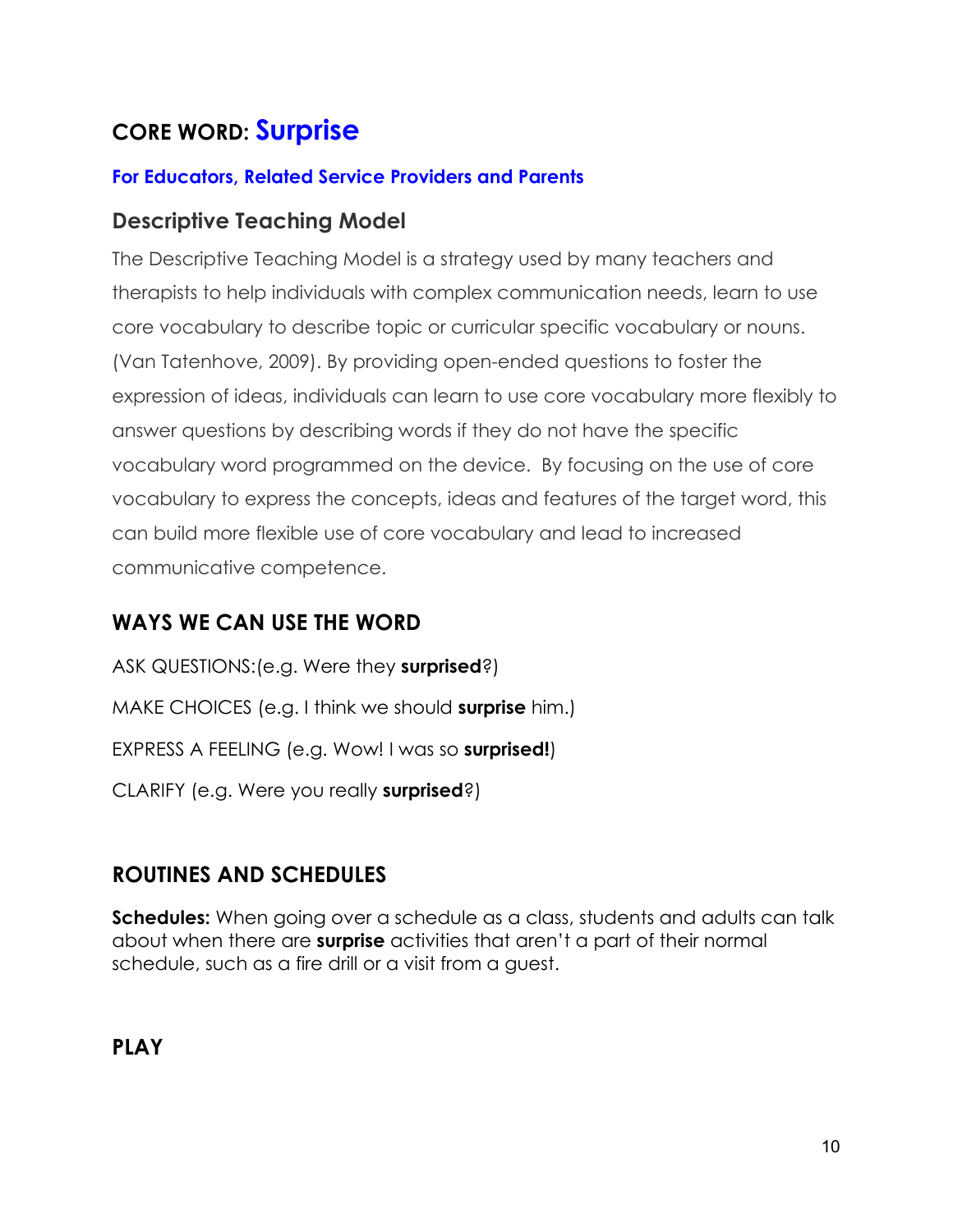**Peekaboo:** Adults and students can play peekaboo together. Instead of saying "peekaboo" they can say "**surprise**" when they uncover their eyes.

**Stuffed animals**: Adults and students can have stuffed animals hide behind different items and have the stuffed animals jump out and say "**surprise"** to other stuffed animals.

### **READING**

Here are some suggested books on YouTube that can assist in teaching the core word:

Little fox's surprise by Trace Moroney, courtesy of Stories for Kids: [https://www.youtube.com/watch?v=ePg\\_0O7w8Dg&ab\\_channel=StoriesForKids](https://www.youtube.com/watch?v=ePg_0O7w8Dg&ab_channel=StoriesForKids)

This book is about fall and the fall fair. Little fox is nowhere to be found and is planning a **surprise** for Big red fox. Big red fox goes on a clue hunt looking for little fox.

Handa's Surprise by Eileen Browne, courtesy of Adrian Wong: [https://www.youtube.com/watch?v=ocnRQi89nK8&ab\\_channel=AdrianWong](https://www.youtube.com/watch?v=ocnRQi89nK8&ab_channel=AdrianWong)

This story is about a girl named Handa and the **surprises** that happen to her as she walks through her village with different fruits.

Arthur's Birthday Surprise by Marc Brown, courtesy of A&D FunKids: [https://www.youtube.com/watch?v=hurURWcLFE4&ab\\_channel=A%26DFuNKiDs](https://www.youtube.com/watch?v=hurURWcLFE4&ab_channel=A%26DFuNKiDs)

This book is about Arthur and the **surprise** birthday party that is planned for his sister D.W.

Pete the cat and the surprise teacher by James Dean, courtesy of Let's Read Stories[:https://www.youtube.com/watch?v=fvKm3VSZkrY&ab\\_channel=Let%27s](https://www.youtube.com/watch?v=fvKm3VSZkrY&ab_channel=Let%27sReadStories) **[ReadStories](https://www.youtube.com/watch?v=fvKm3VSZkrY&ab_channel=Let%27sReadStories)** 

I will surprise my friend by Mo Willems, courtesy of SnuggleBug Storytime: [https://www.youtube.com/watch?v=ZJvYEruWWmg&ab\\_channel=SnuggleBugS](https://www.youtube.com/watch?v=ZJvYEruWWmg&ab_channel=SnuggleBugStoryTime) [toryTime](https://www.youtube.com/watch?v=ZJvYEruWWmg&ab_channel=SnuggleBugStoryTime)

### **SOCIAL INTERACTIONS AND VIDEO MODELING**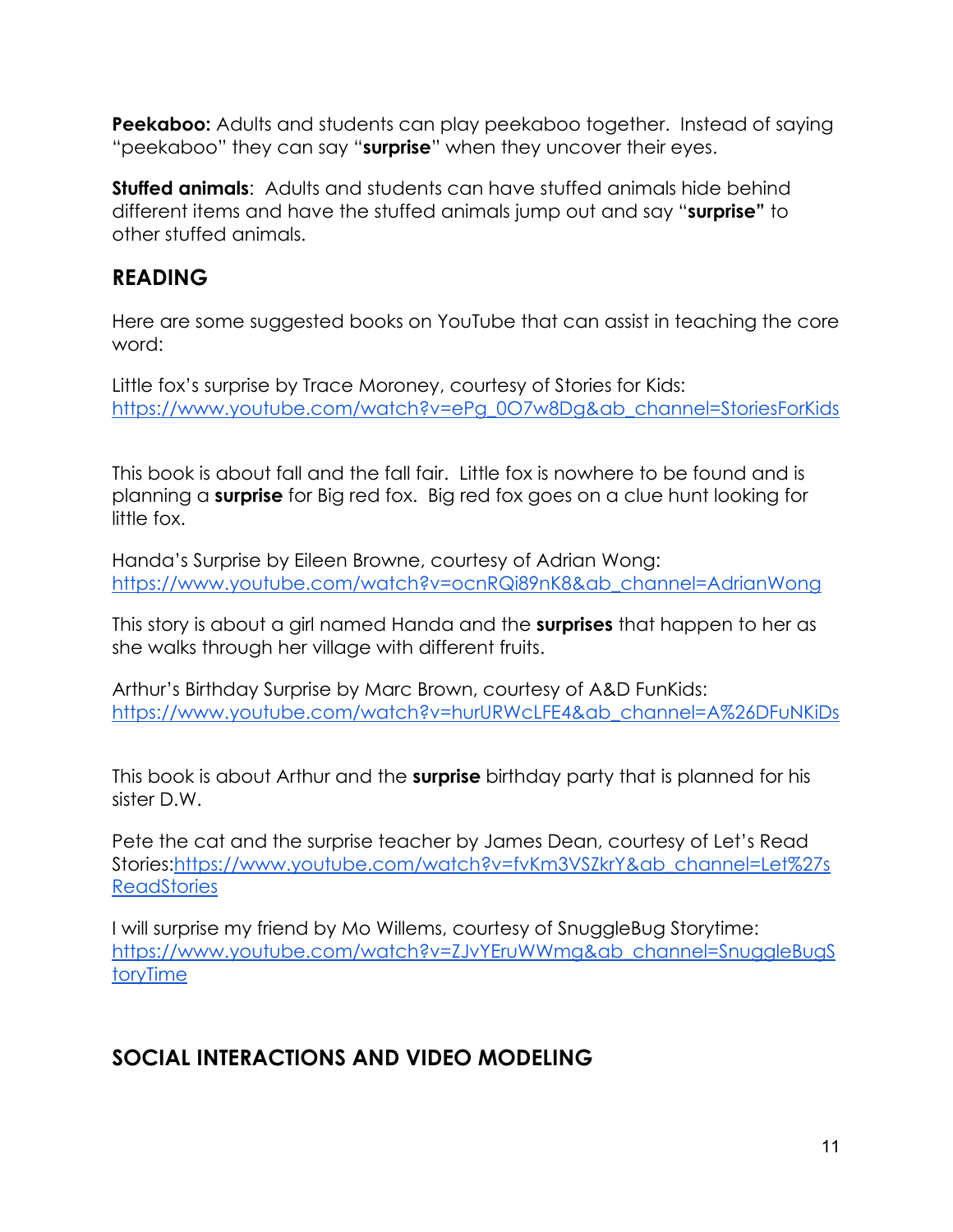Adults and students can talk about **surprise** parties and what the social expectations are of **surprise** parties when you are invited to one. For instance, one social expectation would be to not tell the person who the party is for so that it remains a **surprise**.

### **SENSORY MOTOR**

Students and adults can use a sensory bin that has rice in it. When they pull out different items, they can talk about how each item will be a **surprise** because rice is opaque, so you can't see through it to other items.

### **VIDEOS, MUSIC, ANIMATED SHORTS**

A Surprise for you, courtesy of Super Simple Songs: [https://www.youtube.com/watch?v=KdHViSpdGTk&ab\\_channel=SuperSimpleSo](https://www.youtube.com/watch?v=KdHViSpdGTk&ab_channel=SuperSimpleSongs-KidsSongs) [ngs-KidsSongs](https://www.youtube.com/watch?v=KdHViSpdGTk&ab_channel=SuperSimpleSongs-KidsSongs)

Poopsie Slime Surprise, courtesy of Num Noms: [https://www.youtube.com/watch?v=OfY3JZX9FJU&ab\\_channel=NumNoms](https://www.youtube.com/watch?v=OfY3JZX9FJU&ab_channel=NumNoms)

Sugar by Maroon 5, courtesy of Maroon 5: [https://www.youtube.com/watch?v=09R8\\_2nJtjg&ab\\_channel=Maroon5VEVO](https://www.youtube.com/watch?v=09R8_2nJtjg&ab_channel=Maroon5VEVO)

In this song, the band surprises couples at their wedding by performing at their wedding.

Best surprise reaction videos, courtesy of PEACHY: [https://www.youtube.com/watch?v=IZHwZwfy9W0&ab\\_channel=PEACHY](https://www.youtube.com/watch?v=IZHwZwfy9W0&ab_channel=PEACHY) 

### **STRUCTURED ACTIVITIES**

Adults can have students answer how they are feeling that day using the following chart that contains an icon for **surprise**: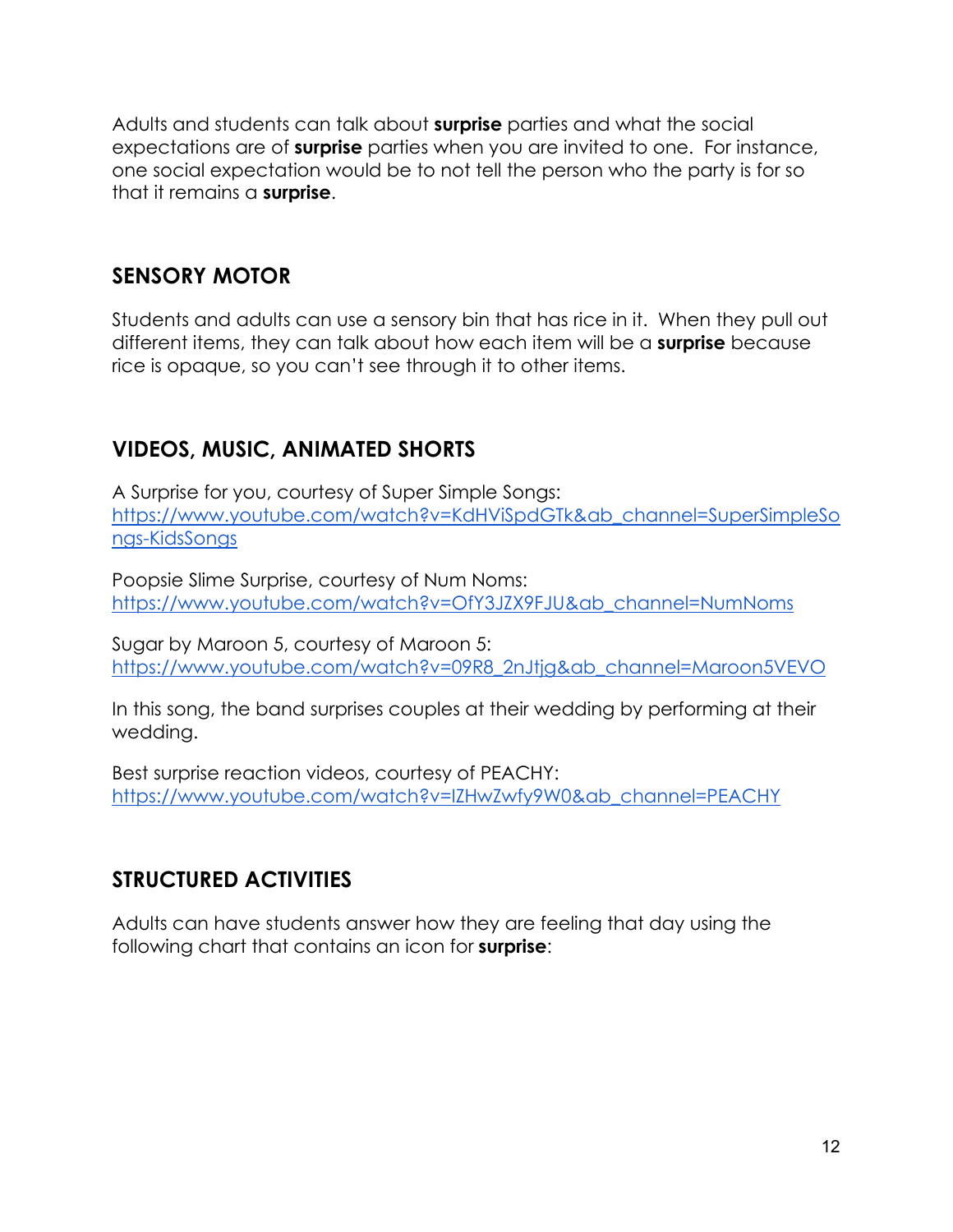| happy          | sad       | nervous<br>62<br>not | excited    | mad       | frustrated |                          |
|----------------|-----------|----------------------|------------|-----------|------------|--------------------------|
| sick           | surprised | tired                | bored<br>Ě | curious   | sneaky     | feelings<br>÷,<br>S<br>θ |
| confused       | not sure  | funny                | grumpy     | ashamed   | cranky     |                          |
| moody          | sty       | tense                | flirt      | confident | interested |                          |
| out of control | special   | comfortable          | mysterious | panicky   | tough      |                          |

\*courtesy of boardmaker

### **ART OR SCIENCE ACTIVITIES**

Adults can have this template, courtesy of easy peasy fun, for students to color in and use. If students want, they can also create the template themselves.

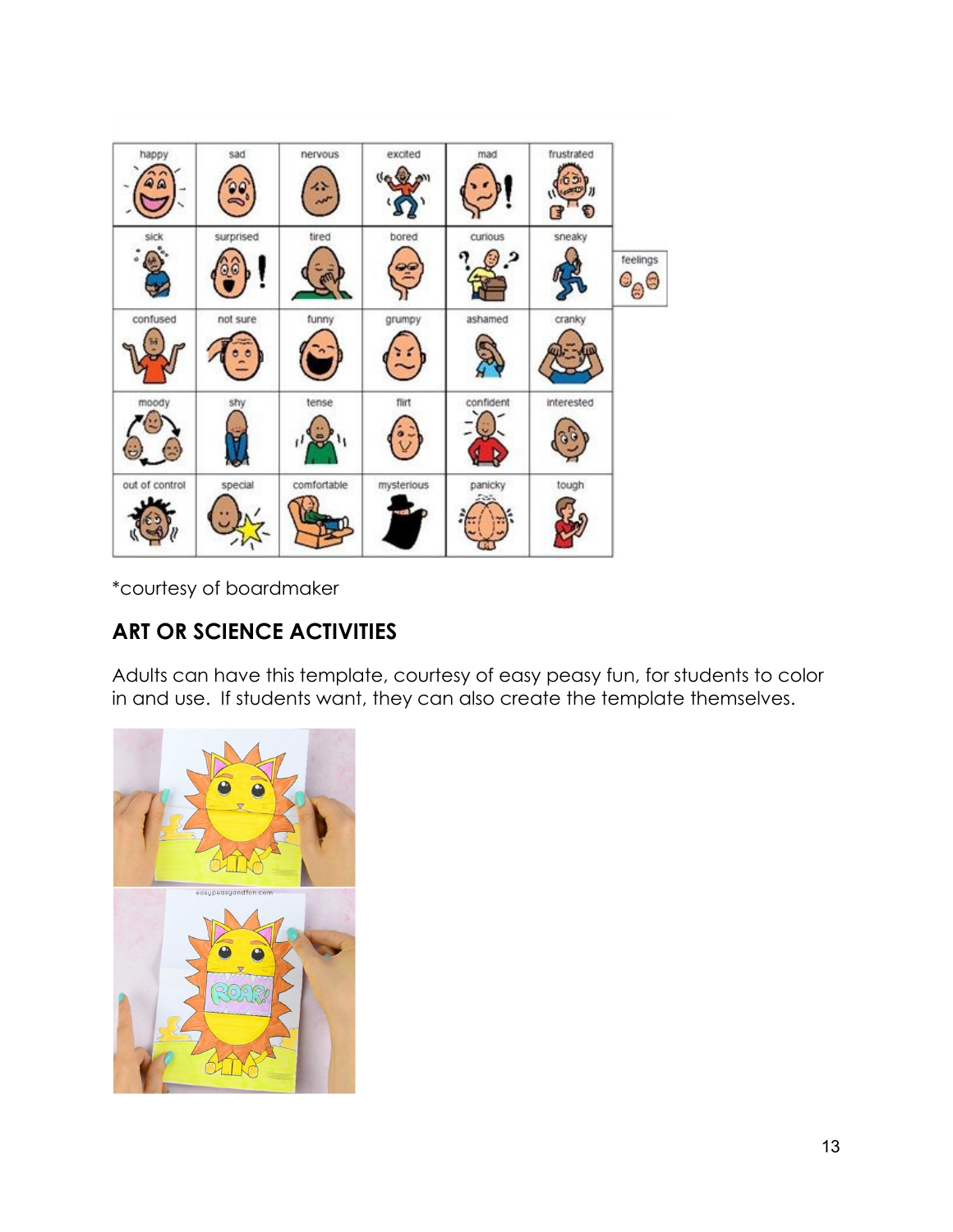### **USE OF APPS OR OTHER TECHNOLOGY**

*Toca Boca Birthday Party:* This app is used to throw a birthday party; however, students and adults can make it a **surprise** birthday party using their imaginations.

**WORD WALL:** Create a WordWall and add **'surprise'** to the list.

**READING and the Word Wall:** Sound out the letters together. Have the students find the word on the AAC system.

**WRITING and the Word Wall:** Using a pencil or alternative pencil, have students try to type the word on the keyboard or write the word together.

[Choosing Words for the Classroom Word Wall with Dr Caroline Musselwhite Video](https://www.youtube.com/watch?v=gNaxrzVhWUY) Courtesy of Edmonton Regional Learning Consortium

For specific questions or more ideas regarding this core word Activity Sheet, please contact Karen Fahey [@karenxfahey@gmail.com](mailto:karenxfahey@gmail.com) or Beth Lytle [@blytle@mail.sfsu.edu](mailto:blytle@mail.sfsu.edu) Thank you!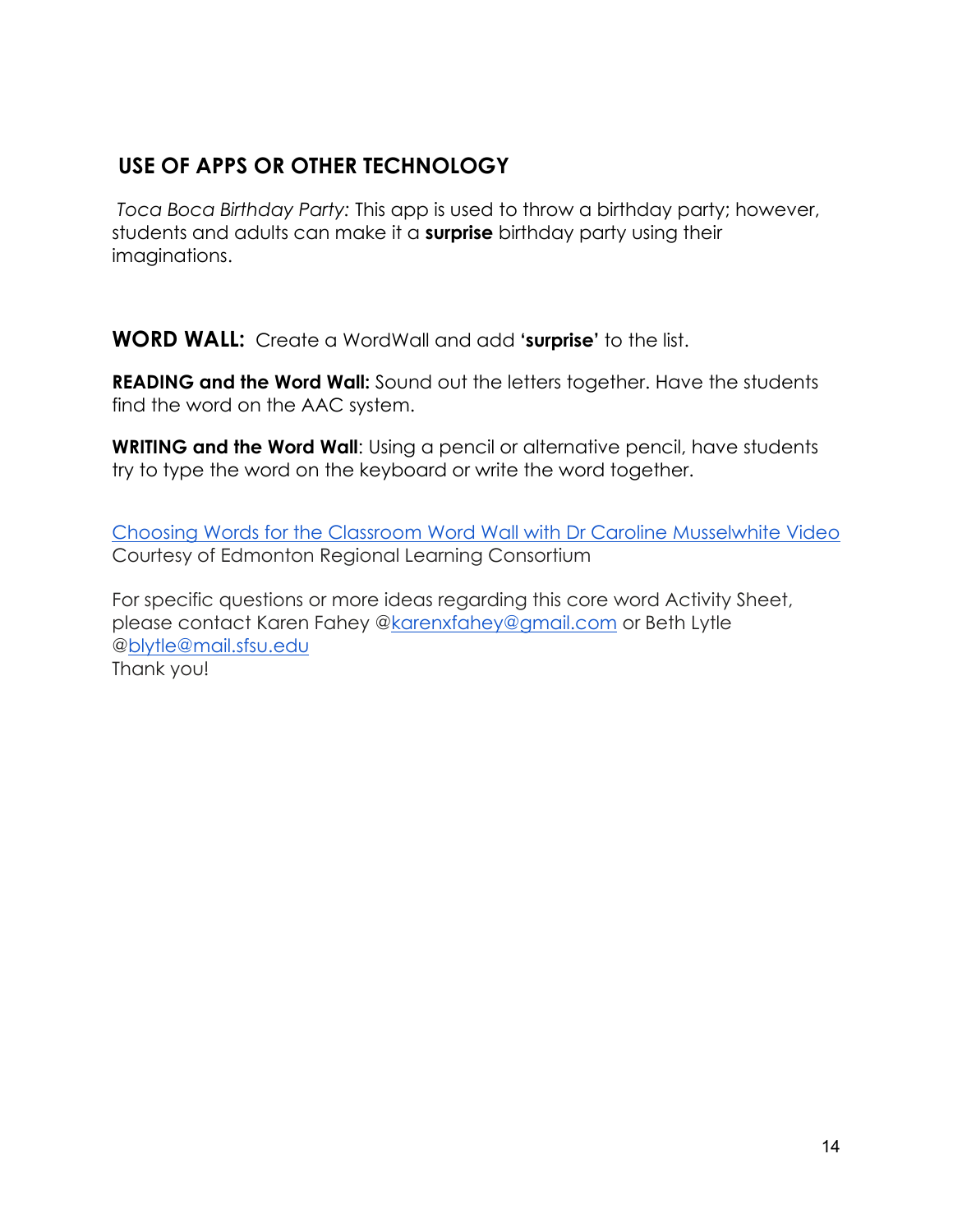# **CORE PHRASE: I don't know**

#### **For Educators, Related Service Providers and Parents**

#### **Descriptive Teaching Model**

The Descriptive Teaching Model is a strategy used by many teachers and therapists to help individuals with complex communication needs, learn to use core vocabulary to describe topic or curricular specific vocabulary or nouns. (Van Tatenhove, 2009). By providing open-ended questions to foster the expression of ideas, individuals can learn to use core vocabulary more flexibly to answer questions by describing words if they do not have the specific vocabulary word programmed on the device. By focusing on the use of core vocabulary to express the concepts, ideas and features of the target word, this can build more flexible use of core vocabulary and lead to increased communicative competence.

### **WAYS WE CAN USE THE WORD**

SHARE INFORMATION (e.g. **I don't know**) NEGATE (e.g. **I don't know**) ASK FOR HELP (e.g. **I don't know,** help) ASK QUESTION (e.g. **I don't know,** do you?)

### **ROUTINES AND SCHEDULES**

**Snack/mealtimes:** Students/Adults can answer questions about their food at snack time (e.g. "How do you make that?", "**I don't know**").

**Circle:** Students can play trivia at circle time, and if they don't know an answer they can say "**I don't know**."

### **PLAY**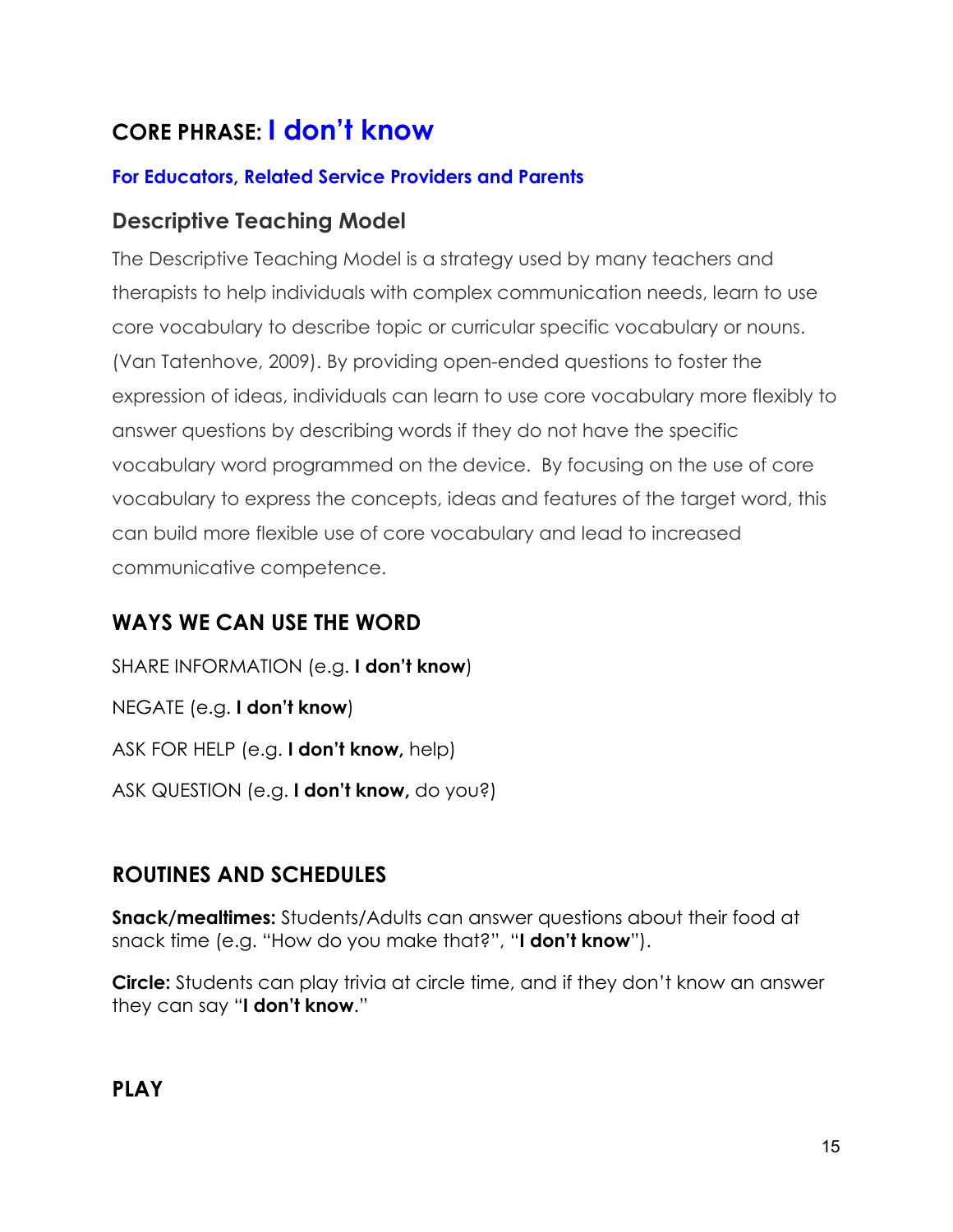**Toys and Games:** Students can answer with "**I don't know**." when someone asks what they want to play and they aren't sure yet.

**Recess:** Students and adults can use "**I don't know**" during snack time to answer questions (e.g. "have you had this snack before?", "**I don't know**").

### **READING**

Here are some suggested books on YouTube that can assist in teaching the core word:

[I Don't Know What To Call My Cat -Kids Book -Children's Books Read Aloud -](https://www.youtube.com/watch?v=8QpwJq7Asi0) A [Book In Time](https://www.youtube.com/watch?v=8QpwJq7Asi0)

<https://www.youtube.com/watch?v=8QpwJq7Asi0>

There was an old lady who swallowed a fly by Simms Taback: [https://www.youtube.com/watch?v=Q4TMlrXkDMI&t=12s&ab\\_channel=BrightlyS](https://www.youtube.com/watch?v=Q4TMlrXkDMI&t=12s&ab_channel=BrightlyStorytime) [torytime](https://www.youtube.com/watch?v=Q4TMlrXkDMI&t=12s&ab_channel=BrightlyStorytime)

This story has a repeated line of "**I don't know why** she swallowed a fly!"

### **SOCIAL INTERACTIONS AND VIDEO MODELING**

Students can ask each other how they are or how they feel. If students are not sure about how they feel that day, they can answer honestly and say, "**I don't know** how I feel." It can be encouraged that it's okay to not know how you feel all the time.

### **SENSORY MOTOR**

Students and adults can use a sensory bin with unfamiliar objects. When someone picks an object that they don't know about they can say "**I don't know** what this is." There can then be a conversation about what different new items are.

### **VIDEOS, MUSIC, ANIMATED SHORTS**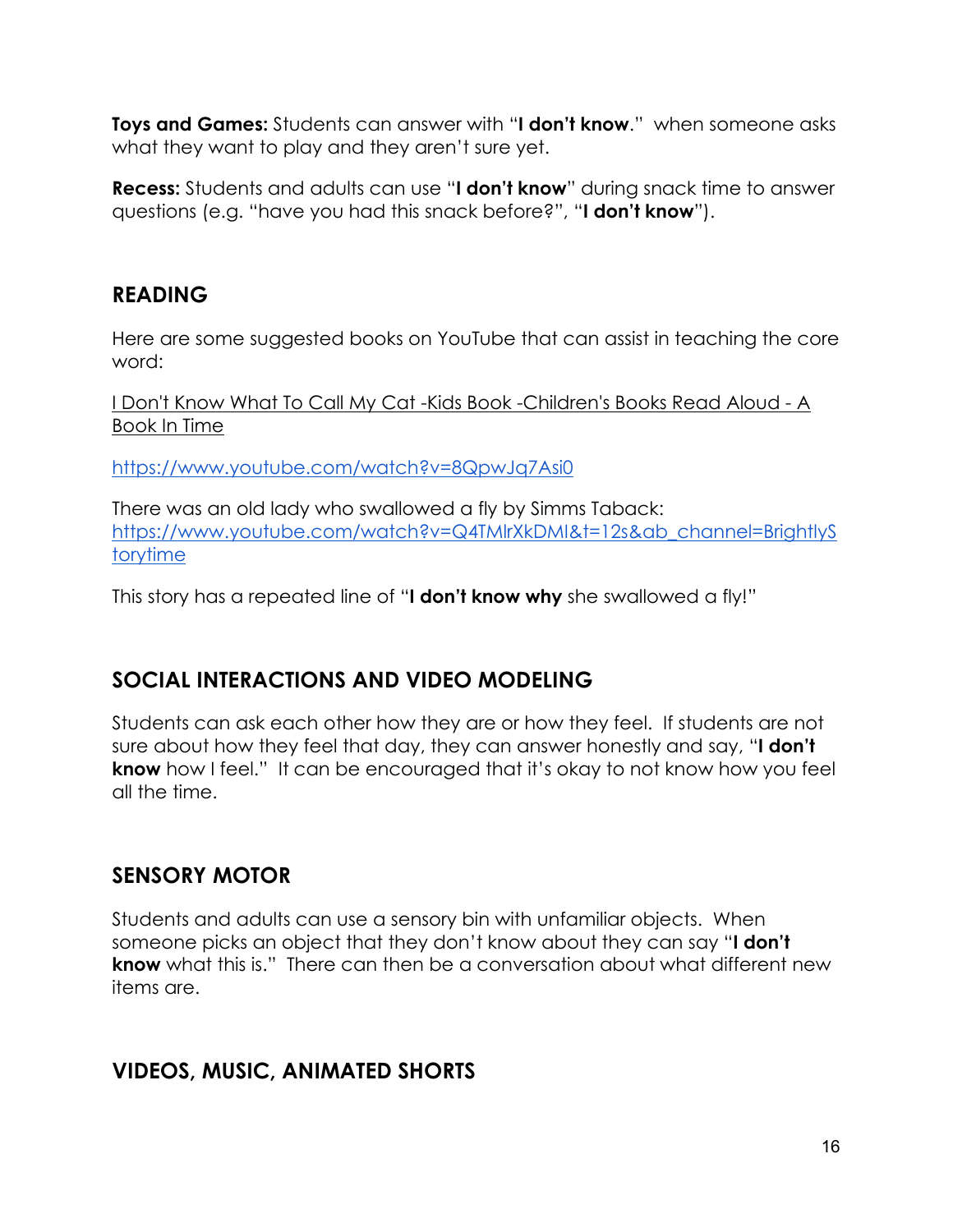I don't know my name by Grace VanderWaal courtesy of Oh Never Mind It's Just Me - Grace VanderWaal:

[https://www.youtube.com/watch?v=XGlKvBtoWjI&ab\\_channel=GraceVanderW](https://www.youtube.com/watch?v=XGlKvBtoWjI&ab_channel=GraceVanderWaalVEVO) [aalVEVO](https://www.youtube.com/watch?v=XGlKvBtoWjI&ab_channel=GraceVanderWaalVEVO)

Taylor Swift - [22 \(Lyrics\) courtesy of Nicky](https://www.youtube.com/watch?v=upZ_q9CdXl4) Santoso

[https://www.youtube.com/watch?v=upZ\\_q9CdXl4](https://www.youtube.com/watch?v=upZ_q9CdXl4)

The Sheepdogs - "I Don't Know" - [official music video](https://www.youtube.com/watch?v=h_5q0n2mDR8)

https://www.youtube.com/watch?v=h\_5q0n2mDR8

### **STRUCTURED ACTIVITIES**

Adults can have "**I don't know**…. yet!" Sheet for students. Students can fill out the sheets about what they don't know yet but they want to learn about. Students can take turns telling each other what they don't know and they can explore those thoughts together as a class.

| I don't know yet! |  |  |  |
|-------------------|--|--|--|
|                   |  |  |  |
|                   |  |  |  |
|                   |  |  |  |
|                   |  |  |  |
|                   |  |  |  |
|                   |  |  |  |
|                   |  |  |  |
|                   |  |  |  |

### **ART OR SCIENCE ACTIVITIES**

Students can make the shrugging shoulder emoji and be taught that shrugging your shoulders means you normally are saying "**I don't know**".